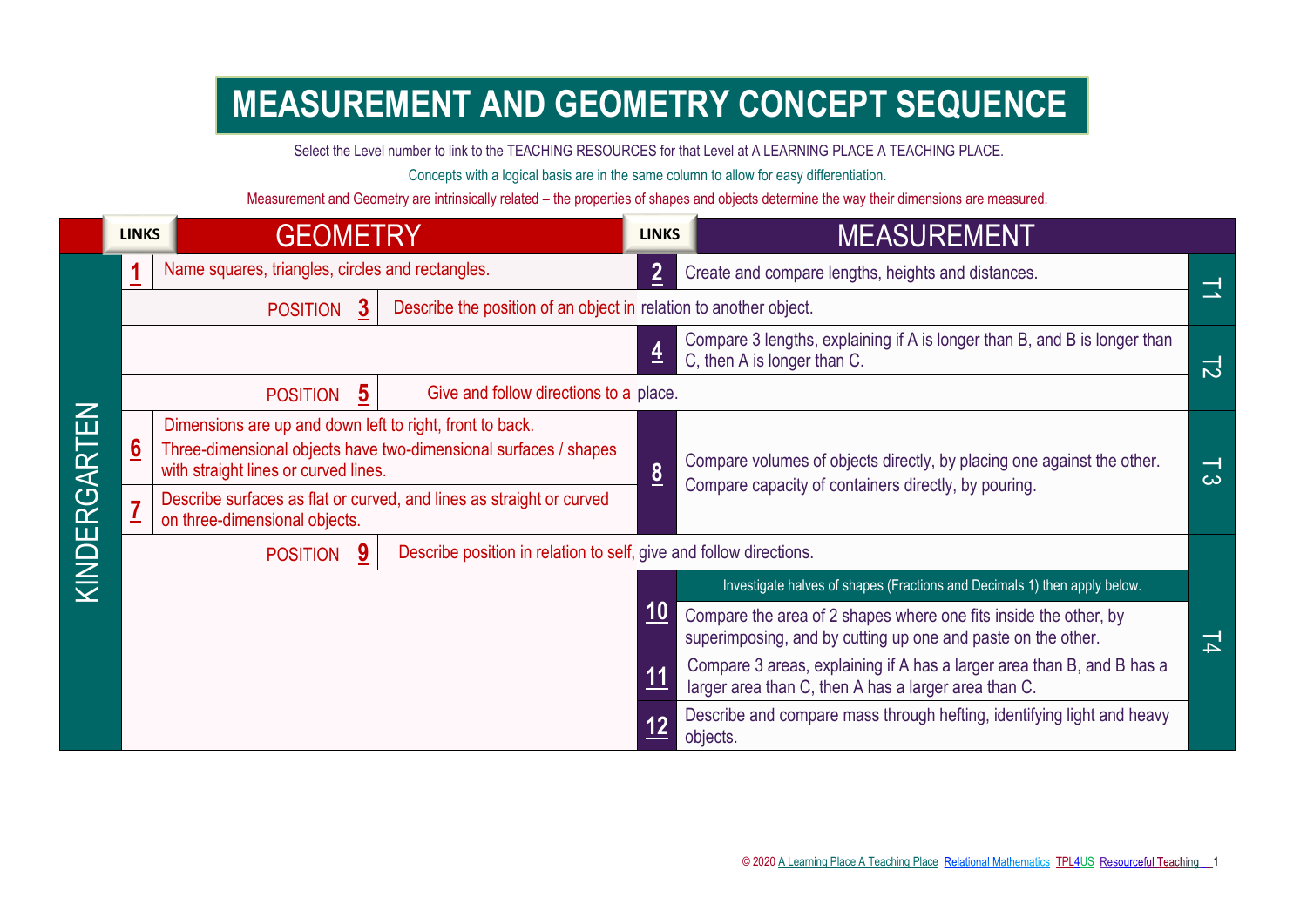|      | <b>LINKS</b> |             | <b>GEOMETRY</b>                                                                                                          |                     | <b>LINKS</b> | <b>MEASUREMENT</b>                                                                                                                                                                                                                                                                                                                                                                                                                                                                                                                                                        |                            |   |
|------|--------------|-------------|--------------------------------------------------------------------------------------------------------------------------|---------------------|--------------|---------------------------------------------------------------------------------------------------------------------------------------------------------------------------------------------------------------------------------------------------------------------------------------------------------------------------------------------------------------------------------------------------------------------------------------------------------------------------------------------------------------------------------------------------------------------------|----------------------------|---|
| YEAR | <u>13</u>    |             | Describe 3-sided triangles, 4-sided quadrilaterals, 5-sided<br>pentagons, 6-sided hexagons, 8-sided octagons.            | B<br><b>SHAPES</b>  | 14           | Length as measuring 1 dimension.<br>Use multiple uniform informal units to measure length. Relate the<br>number of units to size of units.<br>Use a single informal unit to estimate and measure the length.                                                                                                                                                                                                                                                                                                                                                              | <b>LENGTH</b>              |   |
|      |              | POSITION 15 |                                                                                                                          |                     |              | Give and follow directions from perspective of self and from perspective of person facing opposite direction.                                                                                                                                                                                                                                                                                                                                                                                                                                                             |                            |   |
|      |              |             |                                                                                                                          |                     | 16           | Area as the amount of space a shape or surface takes up in 2<br>dimensions.<br>Select and use multiple uniform informal units to estimate and<br>measure area of shapes and surfaces of three-dimensional<br>objects, by covering the shape or surface in rows, identifying that<br>the square is the best shape. Relate the number of units to size<br>of units.                                                                                                                                                                                                         | <b>AREA</b>                | 己 |
|      | <u> 17</u>   | objects.    | Identify flat and curved surfaces, and straight, curved,<br>vertical, horizontal and parallel lines on three-dimensional | 8<br><b>OBJECTS</b> | <u>18</u>    | Volume as amount of space object takes up in 3 dimensions.<br>Capacity as volume container can hold when filled to capacity.<br>Select and use multiple uniform informal units to estimate and<br>measure the volume and capacity of objects and containers with<br>flat surfaces and straight lines, by packing in rows and layers,<br>explaining why cubes are the best shape.<br>Estimate, measure and compare the capacity of containers with<br>curved surfaces and curved lines by filling with liquid.<br>Relate the number of units to the size of the container. | <b>VOLUME AND CAPACITY</b> | 귾 |
|      |              |             |                                                                                                                          |                     | 19           | Mass as a measure of how heavy or light an object is.<br>Compare, sort mass using and explaining an equal arm balance.                                                                                                                                                                                                                                                                                                                                                                                                                                                    | <b>MASS</b>                | 뇌 |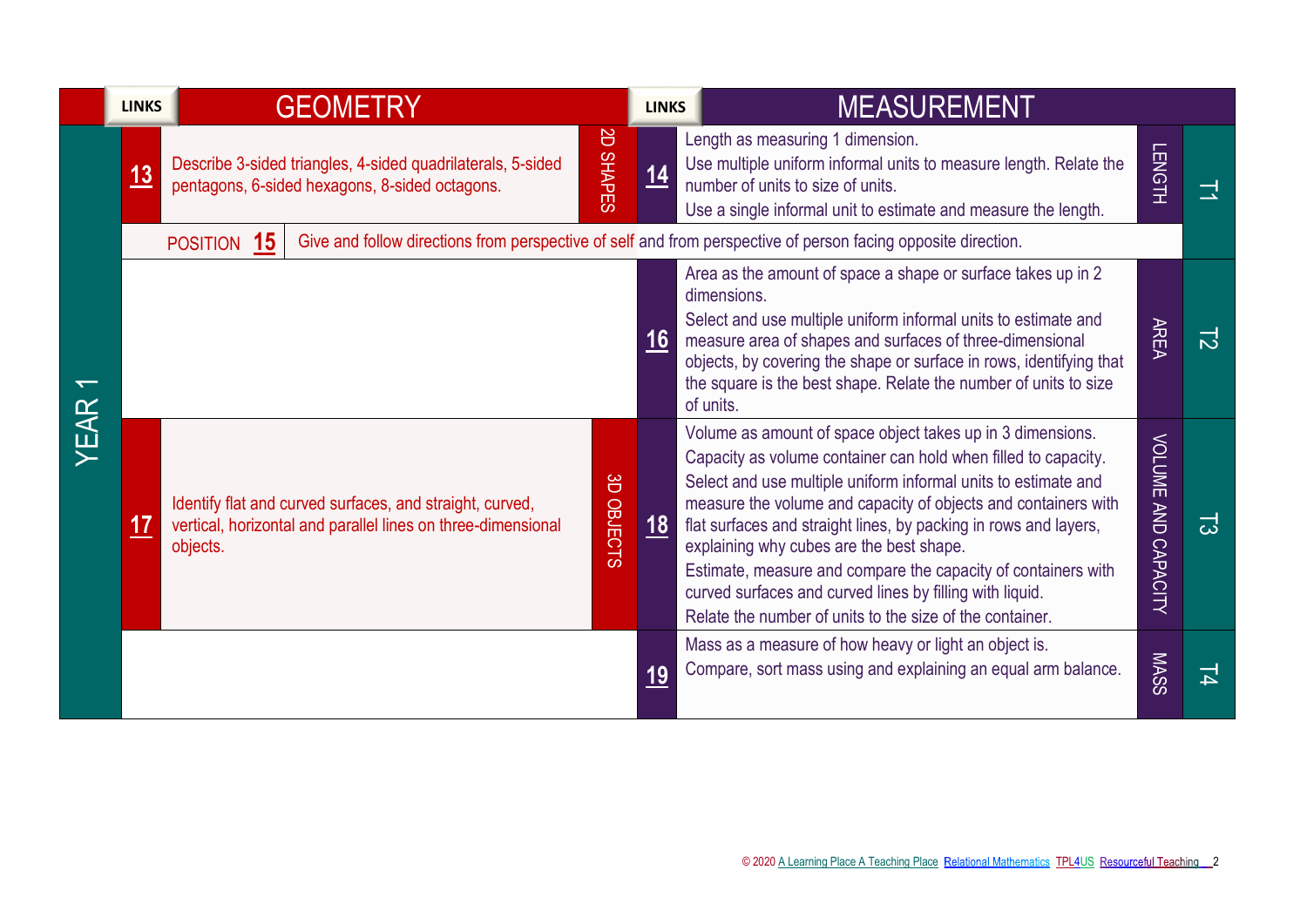|                           | <b>LINKS</b>    | <b>GEOMETRY</b>                                                                                                                                                                                                                                                                                                         | <b>LINKS</b>                                    |  | <b>MEASUREMENT</b>                                                                                                                                                                                                                                                                                                                                                                                                             |                        |                |  |  |
|---------------------------|-----------------|-------------------------------------------------------------------------------------------------------------------------------------------------------------------------------------------------------------------------------------------------------------------------------------------------------------------------|-------------------------------------------------|--|--------------------------------------------------------------------------------------------------------------------------------------------------------------------------------------------------------------------------------------------------------------------------------------------------------------------------------------------------------------------------------------------------------------------------------|------------------------|----------------|--|--|
| $\mathbf{\Omega}$<br>YEAR | $\overline{20}$ | Manipulate, name, describe, draw, compare two-dimensional<br>shapes, identifying 2 dimensions, vertices and straight, curved,<br>and parallel lines. Select and name a shape from a description<br>of its features.                                                                                                     | <b>S</b><br><b>SHAPES</b><br>21                 |  | Investigate counting by 10 (Place Value 12) then apply below.<br>Length as measuring 1 dimension.<br>Construct and use a tape measure to measure length using<br>informal units, including counting informal units by 10s.<br>Recognise need for formal unit, make a ruler using centimetres.<br>100 centimetres in a metre. Measure using whole and parts of<br>metres and centimetres, explaining their unit of measurement. | <b>LENGTH</b>          | ᅼ              |  |  |
|                           |                 | POSITION 22<br>Simple maps of familiar spaces and describe the position of objects and features.                                                                                                                                                                                                                        |                                                 |  |                                                                                                                                                                                                                                                                                                                                                                                                                                |                        |                |  |  |
|                           |                 |                                                                                                                                                                                                                                                                                                                         | 23                                              |  | Investigate arrays (Multiplication and Division 5) then apply below.<br>Area as the amount of space a shape or surface takes up in 2<br>dimensions.<br>Compare and order two-dimensional rectangular and non-<br>rectangular shapes based on area, using and naming uniform<br>informal square units, and drawing and explaining spatial structure<br>(grid) of repeated units in rows (array).                                | <b>AREA</b>            | $\overline{5}$ |  |  |
|                           | <u>24</u><br>25 | Distinguish between three-dimensional objects and two-<br>dimensional shapes, identifying dimensions, flat surfaces of<br>three-dimensional objects are two-dimensional shapes.<br>Sort, describe and classify a three-dimensional object by its<br>features on seeing them, and from a description of its<br>features. | B<br>$\infty$<br>8<br>26<br><b>OBJECTS</b><br>8 |  | Volume as amount of space object takes up in 3 dimensions.<br>Capacity as volume container can hold when filled to capacity.<br>Construct, use a measuring device using liquid informal units, to<br>measure the capacity of a container with curved surfaces. Create<br>models using cubes, order volumes of models in cubes.<br>Compare and order volumes by displacement.                                                   | VOLUME AND<br>CAPACITY | ದ              |  |  |
|                           |                 | Investigate halves and quarters (Fractions and Decimals 2, 3) then apply below., Time 10.                                                                                                                                                                                                                               |                                                 |  |                                                                                                                                                                                                                                                                                                                                                                                                                                |                        |                |  |  |
|                           |                 | 27<br>Describe one-step slides, flips, full, half, quarter turns. Combine and split shapes to make other shapes.                                                                                                                                                                                                        |                                                 |  | Use this concept now to investigate time at quarter past and quarter to (Time 10)                                                                                                                                                                                                                                                                                                                                              |                        | 보              |  |  |
|                           |                 |                                                                                                                                                                                                                                                                                                                         | 28                                              |  | Mass as a measure of how heavy or light an object is.<br>Masses on equal arm balance, using uniform informal units.<br>Relate number of units to mass of units and mass of object.                                                                                                                                                                                                                                             | <b>MASS</b>            |                |  |  |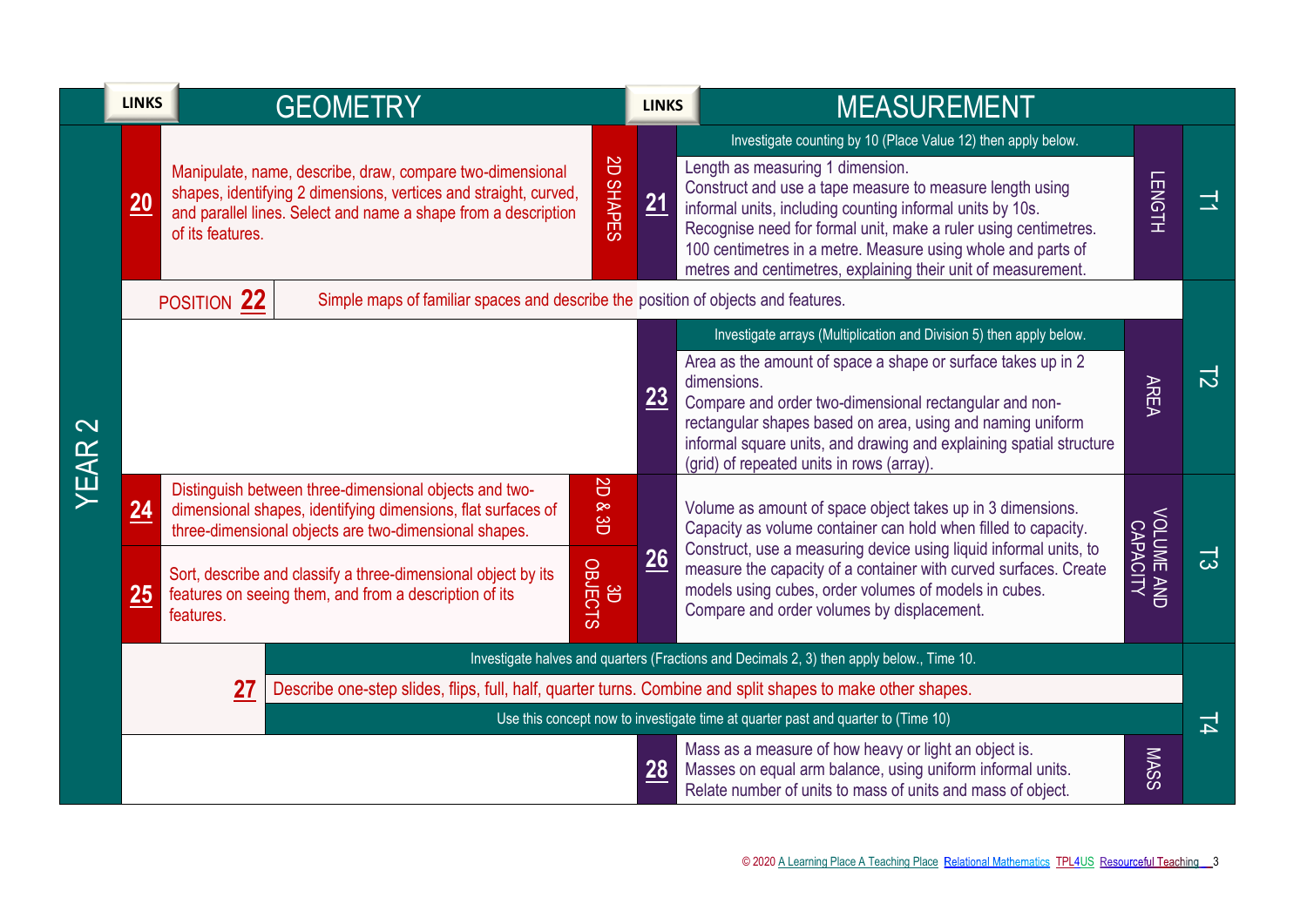|           | <b>LINKS</b> | <b>GEOMETRY</b>                                                                                                                                                                                                                                                               |                                                                         |                                                                                                                                                                                                       | <b>LINKS</b> | <b>MEASUREMENT</b>                                                                                                                                                                                                                                                                                                                                                                                                                                                                                                                                        |                     |   |
|-----------|--------------|-------------------------------------------------------------------------------------------------------------------------------------------------------------------------------------------------------------------------------------------------------------------------------|-------------------------------------------------------------------------|-------------------------------------------------------------------------------------------------------------------------------------------------------------------------------------------------------|--------------|-----------------------------------------------------------------------------------------------------------------------------------------------------------------------------------------------------------------------------------------------------------------------------------------------------------------------------------------------------------------------------------------------------------------------------------------------------------------------------------------------------------------------------------------------------------|---------------------|---|
|           | <u>29</u>    | Regular and irregular triangles in different orientations,<br>identifying 2 dimensions, 3 straight lines that meet at<br>vertices as sides.<br>Symmetry and rigidity in triangles.                                                                                            |                                                                         | <b>SD</b><br><b>SHAPES</b>                                                                                                                                                                            | 30           | Investigate Multiplicative Place Value (Place Value 18), then apply below.<br>Length as measuring 1 dimension.<br>History, relationship to multiplicative place value, length in<br>metre, (decimetre), centimetre, millimetre.                                                                                                                                                                                                                                                                                                                           | <b>LENGTH</b>       | 그 |
|           |              | ANGLES 31                                                                                                                                                                                                                                                                     |                                                                         | Angles as the amount of turn, identifying the vertex and arms.<br>Angles as the relative slant of two arms that meet at a vertex.<br>Compare angles as less than, equal to, greater than right angle. |              |                                                                                                                                                                                                                                                                                                                                                                                                                                                                                                                                                           |                     |   |
|           | 32           | Regular and irregular quadrilaterals, identifying 2<br>dimensions, 4 straight lines that meet at vertices as sides,<br>explaining that all four-sided shapes are quadrilaterals<br>and identifying symmetry. Identify and name special<br>quadrilaterals, identifying angles. |                                                                         | $\Xi$<br>SHAPES                                                                                                                                                                                       | 33           | Area as the amount of space a shape or surface takes up in 2<br>dimensions.<br>Measure area using square metre, (square decimetre), square<br>centimetre, (square millimetre), identifying length units have<br>been turned into squares by extending into second dimension.                                                                                                                                                                                                                                                                              | <b>AREA</b>         | 급 |
| က<br>YEAR | 34           | Features (angles, surfaces, lines, symmetry) prisms,<br>pyramids, cylinders, cones and spheres, deconstruct<br>packaging as nets.                                                                                                                                             |                                                                         | 3D OBJECTS                                                                                                                                                                                            | 35           | Investigate Multiplicative Place Value (Place Value 18), then apply below.<br>Volume as amount of space object takes up 3 dimensions.<br>Capacity as volume container hold when filled to capacity.<br>Measure volume and capacity using cubic metre, (cubic<br>decimetre), cubic centimetre, (cubic millimetre), identifying area<br>units have been turned into cubes by extending into third<br>dimension.<br>History, relationship to multiplicative place value<br>Measure volume and capacity using, litre, (decilitre), centilitre,<br>millilitre. | VOLUME AND CAPACITY | 귾 |
|           |              |                                                                                                                                                                                                                                                                               |                                                                         |                                                                                                                                                                                                       | 36           | Investigate Multiplicative Place Value (Place Value 18), then apply below.<br>Mass as a measure of how heavy or light an object is.<br>History, relationship to multiplicative place value, measure mass<br>using, kilogram, (hectogram, decagram), gram.                                                                                                                                                                                                                                                                                                 | <b>MASS</b>         | 그 |
|           |              | 37<br><b>POSITION</b>                                                                                                                                                                                                                                                         | Interpret and draw simple grid maps with alpha-numeric grid references. |                                                                                                                                                                                                       |              |                                                                                                                                                                                                                                                                                                                                                                                                                                                                                                                                                           |                     |   |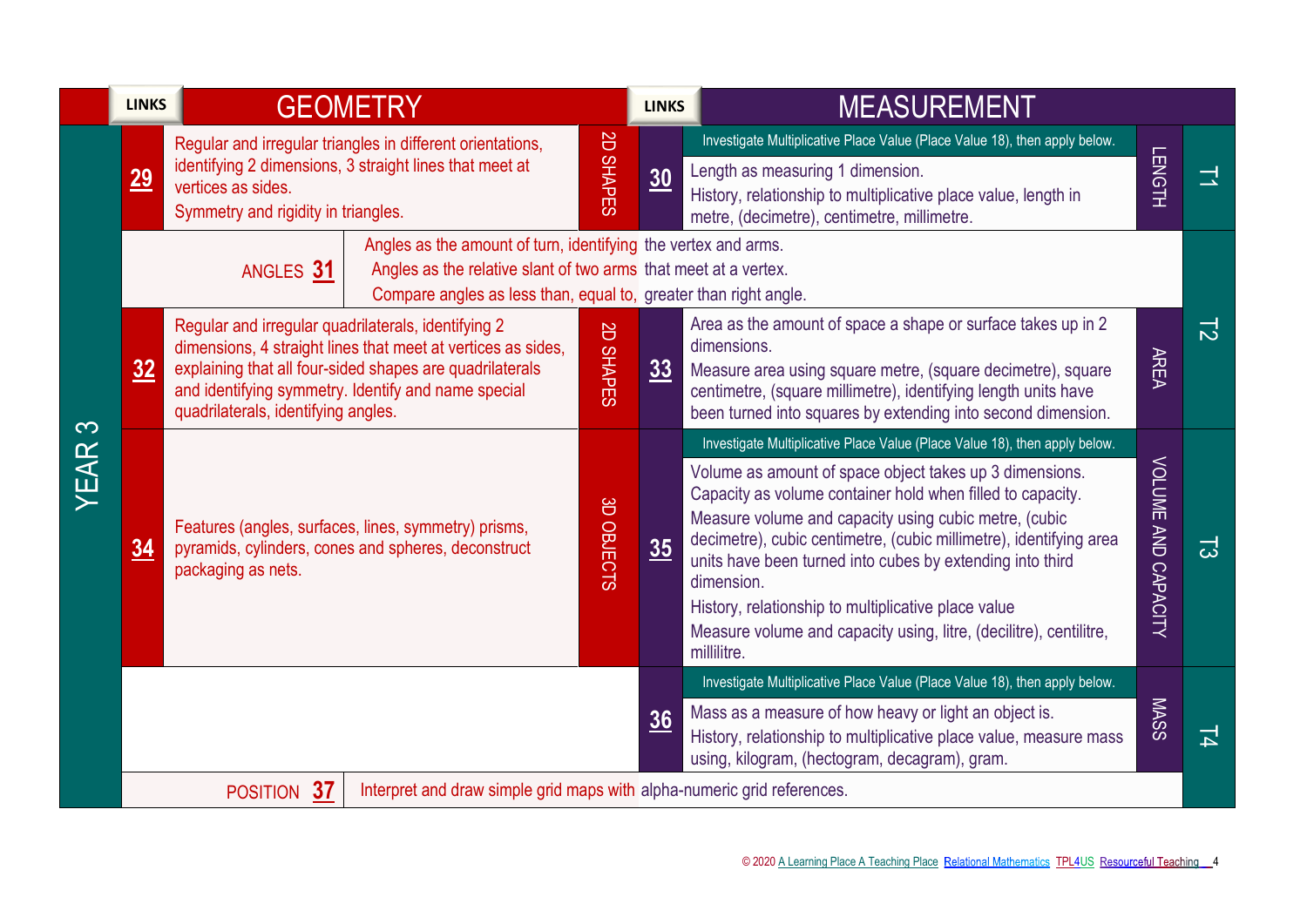|                          | <b>LINKS</b>   | <b>GEOMETRY</b>                                                                                                                                                                                                                                                                                           |                     | <b>LINKS</b>                                                      | <b>MEASUREMENT</b>                                                                                                                                                                                                                                                                                                                      |               |                          |  |
|--------------------------|----------------|-----------------------------------------------------------------------------------------------------------------------------------------------------------------------------------------------------------------------------------------------------------------------------------------------------------|---------------------|-------------------------------------------------------------------|-----------------------------------------------------------------------------------------------------------------------------------------------------------------------------------------------------------------------------------------------------------------------------------------------------------------------------------------|---------------|--------------------------|--|
|                          |                | Create designs by reflecting, translating and rotating<br>shapes, identifying symmetry and tessellation.                                                                                                                                                                                                  |                     | <b>SD</b>                                                         | Investigate Multiplicative Place Value to tenths and hundredths (Place Value<br>18, 20, 21, Fractions and Decimals 11, 12) then apply below.                                                                                                                                                                                            | LENGTH        |                          |  |
|                          | $\frac{38}{2}$ |                                                                                                                                                                                                                                                                                                           |                     | <b>SHAPES</b><br>$\underline{39}$                                 | Length as measuring 1 dimension.<br>Measure lengths and perimeters in combinations of centimetres<br>and millimetres, metres and centimetres, convert centimetres,<br>millimetres and metres, centimetres.                                                                                                                              |               | 그                        |  |
|                          |                | Angle testers measure 2 line, 1 line angles, right angles, greater than right angles (obtuse), less than right angles (acute).<br>ANGLES 40                                                                                                                                                               |                     |                                                                   |                                                                                                                                                                                                                                                                                                                                         |               |                          |  |
|                          |                |                                                                                                                                                                                                                                                                                                           |                     | <b>S</b>                                                          | Investigate multiplying and dividing by 10, 2, 4, 3, 5, 9, 6, 8, and 7<br>(Multiplication and Division 9, 10, 11, 12, 13, 14, 15, 16, 17) apply below.                                                                                                                                                                                  |               |                          |  |
| $\overline{\mathcal{A}}$ | 41             | Two-dimension shape/s created by combining and<br>splitting.                                                                                                                                                                                                                                              | <b>SHAPES</b>       | 42                                                                | Area as the amount of space a shape or surface takes up in 2<br>dimensions.<br>Measure area shapes by covering the surface in a grid overlay<br>in square centimetres and square metres.                                                                                                                                                | <b>AREA</b>   | $\overline{\mathcal{L}}$ |  |
| YEAR                     | POSITION 43    |                                                                                                                                                                                                                                                                                                           |                     | Key, compass, grid references, scale, locate features, distances. |                                                                                                                                                                                                                                                                                                                                         |               |                          |  |
|                          |                | Identify prisms and pyramids, cylinders, cones identifying<br>any vertices, straight lines as edges and curved lines, and                                                                                                                                                                                 |                     |                                                                   | Investigate Multiplicative Place Value to tenths and hundredths (Place Value<br>18, 20, 21, Fractions and Decimals 11, 12) then apply below.                                                                                                                                                                                            | <b>VOLUME</b> |                          |  |
|                          | <u>44</u>      | flat surfaces with edges as faces, flat surfaces with curved<br>lines and curved surfaces.<br>Sketch vertices, edges, faces of prisms and pyramids,<br>surfaces, lines of cylinders, cones using perspective.<br>Construct models using cubes and draw each view,<br>construct models from view drawings. | 8<br><b>OBJECTS</b> | 45                                                                | Volume as amount of space object takes up in 3 dimensions.<br>Capacity as volume container hold when filled to capacity.<br>Measure capacities of containers in millilitres using scale.<br>Convert millilitres, litres, fraction of a litre.<br>Measure water displaced when object is submerged.<br>Review cubic volume and capacity. | & CAPACITY    | ದ                        |  |
|                          |                |                                                                                                                                                                                                                                                                                                           |                     | 46                                                                | Read and interpret temperature on a scale thermometer.                                                                                                                                                                                                                                                                                  |               |                          |  |
|                          |                |                                                                                                                                                                                                                                                                                                           |                     |                                                                   | Investigate Multiplicative Place Value to tenths and hundredths (Place Value<br>18, 20, 21, Fractions and Decimals 11, 12) then apply below.                                                                                                                                                                                            |               | 뇌                        |  |
|                          |                |                                                                                                                                                                                                                                                                                                           |                     | <u>47</u>                                                         | Mass as a measure of how heavy or light an object is.<br>Measure mass in grams and kilograms using scales.<br>Convert grams, kilograms, fraction of a kilogram.                                                                                                                                                                         | <b>MASS</b>   |                          |  |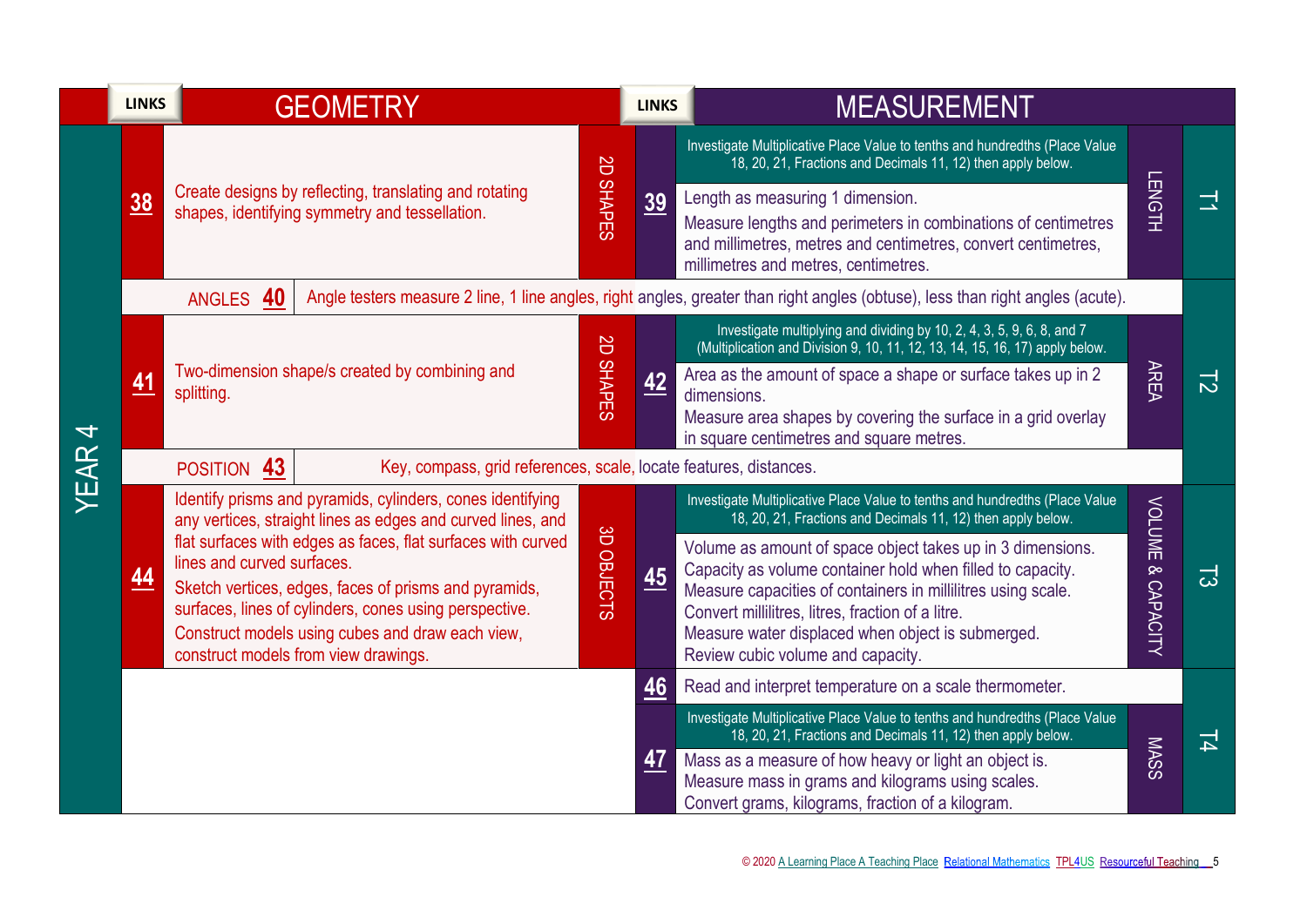|           | <b>LINKS</b>     |                                                                                                                                                                               | <b>GEOMETRY</b>                                                                                                 |                      |                | <b>MEASUREMENT</b><br><b>LINKS</b>                                                                                                                                                                                                                                                                                                                                                                                                            |    |
|-----------|------------------|-------------------------------------------------------------------------------------------------------------------------------------------------------------------------------|-----------------------------------------------------------------------------------------------------------------|----------------------|----------------|-----------------------------------------------------------------------------------------------------------------------------------------------------------------------------------------------------------------------------------------------------------------------------------------------------------------------------------------------------------------------------------------------------------------------------------------------|----|
| 5<br>YEAR | <u>49</u>        | ANGLES 48<br>Measure, construct, angles in degrees with a protractor.<br>Measure side, angle properties of triangles, quadrilaterals.<br>Construct, enlarge - similar shapes. |                                                                                                                 | SHAPES<br>SHAPES     |                |                                                                                                                                                                                                                                                                                                                                                                                                                                               |    |
|           | $\underline{50}$ |                                                                                                                                                                               | Line / rotational / 'order' of rotational symmetry.<br>Transform effects, translations, reflections, rotations. |                      |                |                                                                                                                                                                                                                                                                                                                                                                                                                                               |    |
|           |                  |                                                                                                                                                                               |                                                                                                                 |                      | 51             | Investigate Multiplicative Place Value to 10ths, 100ths, 1000ths, (Place Value<br>18, 20, 21, 25 Fractions and Decimals 11, 12, 19) then apply below.<br><b>LENGTH</b><br>Length as measuring 1 dimension.<br>History, relationship to multiplicative place value, measure length<br>(decametres, hectometres) kilometres.<br>Convert metres, centimetres; centimetres, millimetres.<br>Compare metric system and imperial system for length. |    |
|           |                  |                                                                                                                                                                               |                                                                                                                 |                      | 52             | Area amount space shape or surface in 2 dimensions.<br>Measure area using (square decametres) hectares (square<br><b>AREA</b><br>hectometres) square kilometres, identifying length units turned into<br>squares extending into second dimension.<br>Compare metric system and imperial system for area.                                                                                                                                      | 12 |
|           | $\underline{54}$ | 53<br><b>POSITION</b>                                                                                                                                                         | Properties of prisms and pyramids, faces, bases,<br>Cross-sections of prisms and pyramids.                      | ីS<br><b>OBJECTS</b> | $\frac{55}{5}$ | Use legend / key, compass, scale, alpha-numeric grid references to locate features and describe routes.<br>Volume as amount of space in 3 dimensions.<br>ANDARACITY<br><b>VOLUME</b><br>Capacity as volume container can hold when filled to capacity.<br>Measure volume and capacity using cubic metres. Compare<br>metric/imperial system for volume.                                                                                       | ದ  |
|           | $\underline{56}$ |                                                                                                                                                                               | Prisms and pyramid perspective drawings, from nets.                                                             |                      |                |                                                                                                                                                                                                                                                                                                                                                                                                                                               |    |
|           |                  |                                                                                                                                                                               |                                                                                                                 |                      | 57             | Investigate Multiplicative Place Value to tenths and hundredths (Place Value<br>18, 20, 21, Fractions and Decimals 11, 12) then apply below.<br><b>MASS</b><br>Mass as a measure of how heavy or light an object is.<br>History, relationship to multiplicative place value, measure mass<br>grams, kilograms and tonnes. Gross and net mass.<br>Compare metric system and imperial system for mass.                                          | 니  |